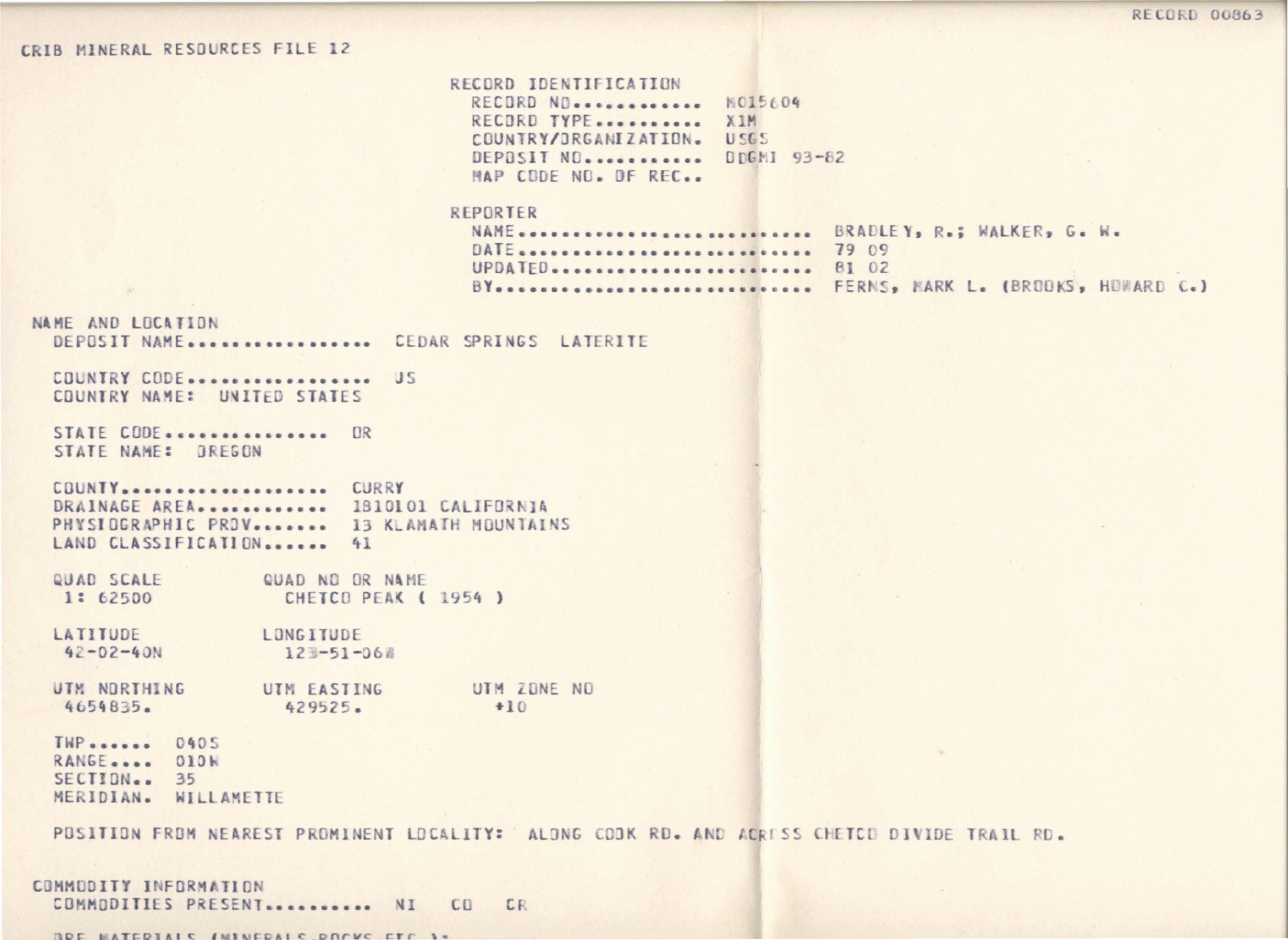```
AVERAGE GRADE APPEARS TO BE ABOUT 0.60 % NI, 0.07 % CO, AND 1.30 % CR
EXPLORATION AND DEVELOPMENT
  STATUS OF EXPLOR. OR DEV. 4
  WORK DONE BY OTHER ORGANIZATIONS
      YEAR WORK TYPE ORGANIZATION AND RESULTS
    1) 1975 DIREXPL LEN RAMP - SEVEN HAND-AUGER SAMPLES
    21 1977 DIREXPL INSUIRATION DEVELOPMENT COMPANY, U.S. BUREAU OF WINES
DESCRIPTION OF DEPOSIT
  DEPOSIT TYPES:
   LATERITES
  FORM/SHAPE OF DEPOSIT:
  SIZE/DIRECTIONAL DATA
    SIZE OF DEPOSIT....... MEDIUM
    DEPTH TO BOTTOM....... 40
                                     FT
   MAX LENGTH ........... 0.75
                                     MI
    MAX WIDTH ............. .25
                                     MI
  COMMENTS (DESCRIPTION OF DEPOSIT):
    ESTIMATED ANT. OF UNWEATHERED RX IN SOIL IS ESTIMATED TO BE 45 % BY VOLUME
PRODUCTION
      YES
GEBLOGY AND MINERALDGY
  AGE OF HOST ROCKS.............. JUR
  HOST ROCK TYPES ............... SERPENTINE
  IGNEDUS ROCK TYPES............... SMALL DIABASE AND DACITE DIKES
  AGE OF MINERALIZATION......... CEN
  LOCAL GEOLOGY
    NAMES/AGE OF FORMATIONS, UNITS, OR ROCK TYPES
    1) NAME: JOSEPHINE PERIDOTITE
         AGE: JUR
 COMMENTS (GEOLOGY AND MINERALOGY):
  AREA IS UNDERLAIN BY PARTLY SERPENTIZED HARZBURGITE, WITH SOME DUNITE AND SERPENTINITE. MAIN AREA OF LATERITIC
   SOIL LIES SW OF CONTACT WITH LARGE COMPLEX DIORITIC BODY.
GENERAL REFERENCES
 1) RAMP, LEN, 1978, INVESTIGATIONS OF NICKEL IN OREGON: ODGMI MISC. MAPER NO. 20, P. 20 - 22
```
 $D<sub>67</sub>$ 

2) RAMP, L. AND JTHERS, 1977, GEOLOGY, MINERAL RESOURCES AND ROCK MATERIAL OF CURRY COUNTY, OREGON; ODGMI BULL. 93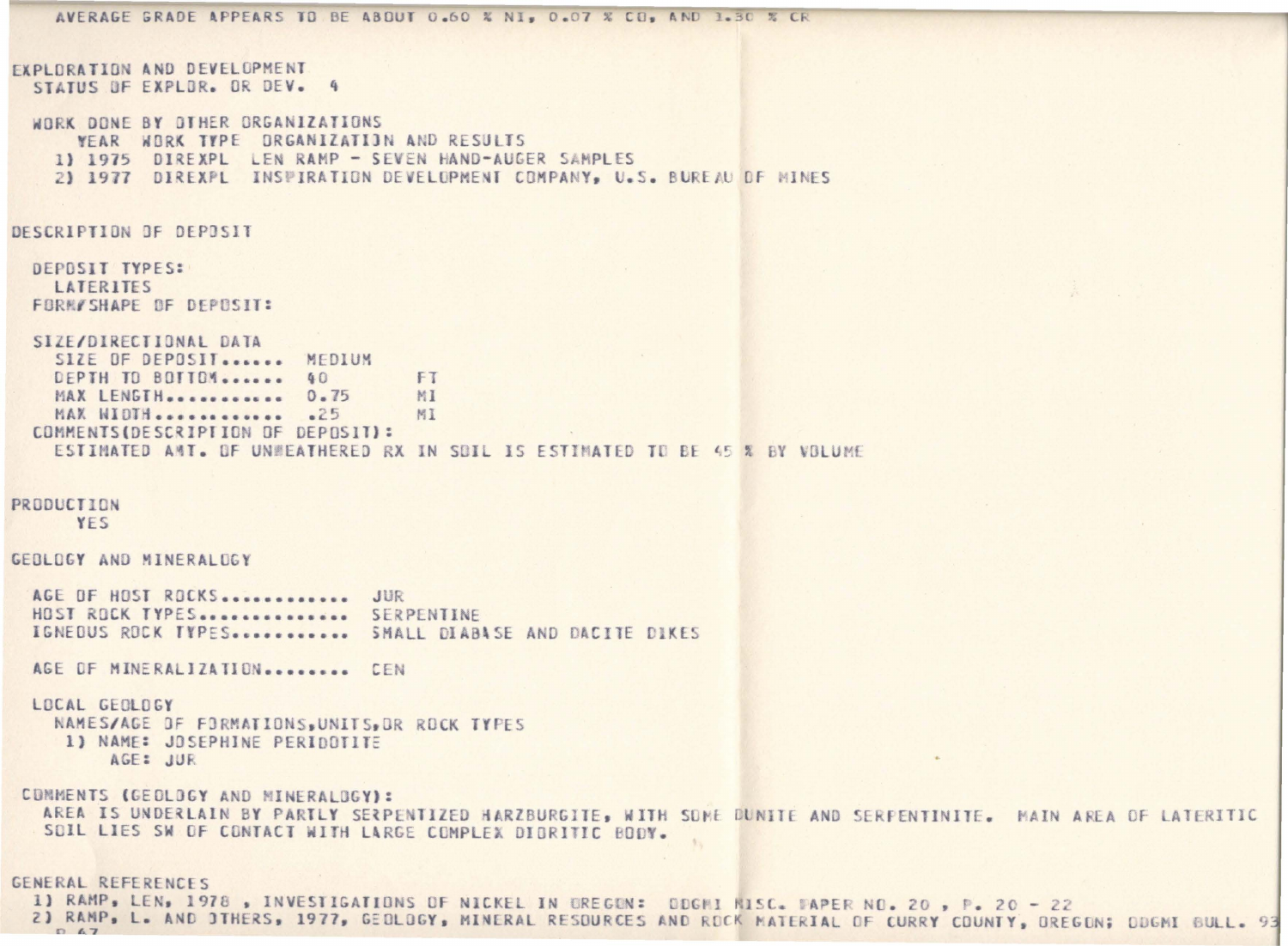Waldo

,,

## CEDAR SPRINGS DEPOSIT

Ownership: Walter B. Freeman and associates, Cave Junction

location: Sec. 35, T. 40 S., R. l0W., between 1,206 and 1,231 meters elevation; mainly on the east side of Chetco Divide Road - Trail; largely in Josephine County but extending into Curry County. The area is 16 miles from O'Brien on U.S. 199 via Wimer Road for • 13 miles and the Chetco divide Road for 3 miles. The area is on the 15 minute Chetco Peak quadrangle.

Exploration and Development: A few hand-auger samples. No development

History: None.

Vegetation and Climate: The area gets about 140 centimeters annual precipitation. This occurs mainly in the period of October through May. Snow generally covers the ground during the period from late November through May. Vegetation includes rhododendron, azalea, knobcone, lodge pole, sugar and Jeffrey pines; Port Orford cedar; cascara; live oak shrubs. Ground cover is generally sparce but a few areas have fairly thick brush.

Geology: The bedrock is peridotite, var., harzburgite with some dunite and portly serpentlnized peridotite. The **deposit** lies about 200 yards southwest of the contact with a large body of gronodiorite. Aerial photo interpretation indicates the possibility of 2 or 3 other small patches of lateritic soil development to the northweste alsoadjacent to the diorite contact and two other small patches about 1 mile e<del>ast of the main deposit</del>. Time hasn't been taken to examine these areas on the ground as yet.